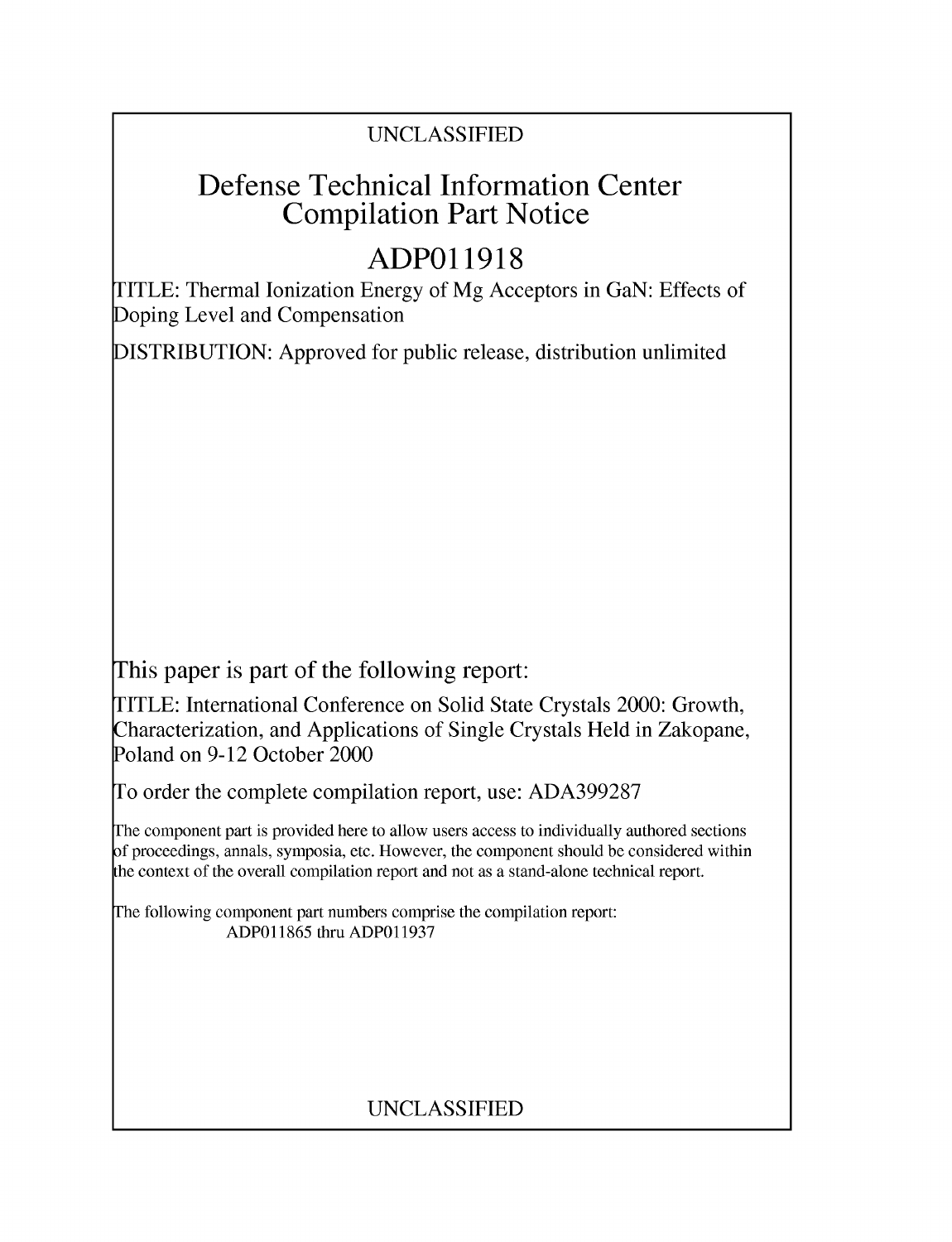## Thermal ionization energy of **Mg** acceptors in GaN: Effects of doping level and compensation

### B. Pődör

Hungarian Academy of Sciences, Research Institute for Technical Physics and Materials Science, Budapest, Hungary

#### ABSTRACT

It is shown that the thermal ionization energy of Mg acceptors in GaN, as determined by temperature dependent Hall effect measurements, exhibits the usual dependence on the concentration of ionized impurities, as seen in many other semiconductors. The observed difference in the thermal and optical ionization energies of Mg acceptors can be quantitatively understood based on a simple electrostatic interaction model.

Keywords: thermal ionization energy, gallium nitride (GaN), Mg acceptors.

#### **1. INTRODUCTION**

Gallium nitride (GaN) is a promising direct wide band gap semiconductor for potential applications in visible and near-UV optoelectronics and in high temperature electronic devices (for recent reviews see e.g. references<sup>1-4</sup>). In fact the invention of blue semiconductor lasers made from gallium nitride has been one of the key technological breakthroughs of the decade. One of the key steps forward in the long way to the realization of these promises was the achievement of controlled p-type doping using Mg as an acceptor by Amano et al.<sup>5</sup> and later by Nakamura et al.<sup>6</sup> One of the basic characteristics of an acceptor dopant is its ionization energy. The ionization energy of the Mg acceptor as determined by optical (low temperature photoluminescence) methods is  $224\pm4$  meV.<sup>7</sup> However reported values of thermal ionization energies for the Mg acceptor are considerably lower, with values scattered in the range from 125 meV to 170 meV based on temperature dependent Hall effect measurements (see e.g. reference<sup>3</sup>), and about 155 to 165 meV based on the temperature dependence of the intensity of donor-acceptor pair emission.  $8.9$  These large differences are usually ascribed to the ubiquitous concentration dependence of the thermal ionization energy of impurity centres in semiconductors, however, up to now a systematic quantitative analysis has not yet been attempted. For device applications, however, the thermal ionization energy of the dopant is the relevant parameter, because it controls the degree of ionization of the dopant centres, and in this way it determines the available free charge carrier density, dopant efficiency, etc. Because of this it is important to understand these significant differences.

Here I present a quantitative analysis and interpretation of the observed differences in the thermal and optical ionization energies of Mg acceptors in GaN on the basis of the available models for the concentration and compensation degree dependence of thermal ionization energies of impurity centres. It is proposed that these differences can be satisfactorily described using a simple electrostatic interaction model originally due to Pearson and Bardeen<sup>10</sup> and Debye and Conwell, <sup>11</sup> and later discussed and generalized by Monecke et al., <sup>12</sup> and by the present author. <sup>13-15</sup>

### 2. **MODELS** FOR THE **CONCENTRATION DEPENDENCE** OF **THE** THERMAL **IONIZATION** ENERGY

Since the pioneering work of Pearson and Bardeen<sup>10</sup> it has been well known that the thermal activation energy of the impurities decreases with increasing concentration of the impurity centres. Various models 10-12,15 lead to the following generic expression for the dependence of the thermal ionization energy on the majority impurity concentration (acceptors in p-type materials, to be definitive) and on the compensation degree:

**\*** H-1525 Budapest, P.O.B. 49, Hungary. Fax: +36-1-392-2235, E-mail: podor@mfa.klii.hu

Intl. Conference on Solid State Crystals 2000: Growth, Characterization, and Applications of Single Crystals, Antoni Rogaski, Krzysztof Adamiec, Pawel Madejczyk, Editors, 299 Proceedings of SPIE Vol. 4412 (2001) © 2001 SPIE • 0277-786X/01/\$15.00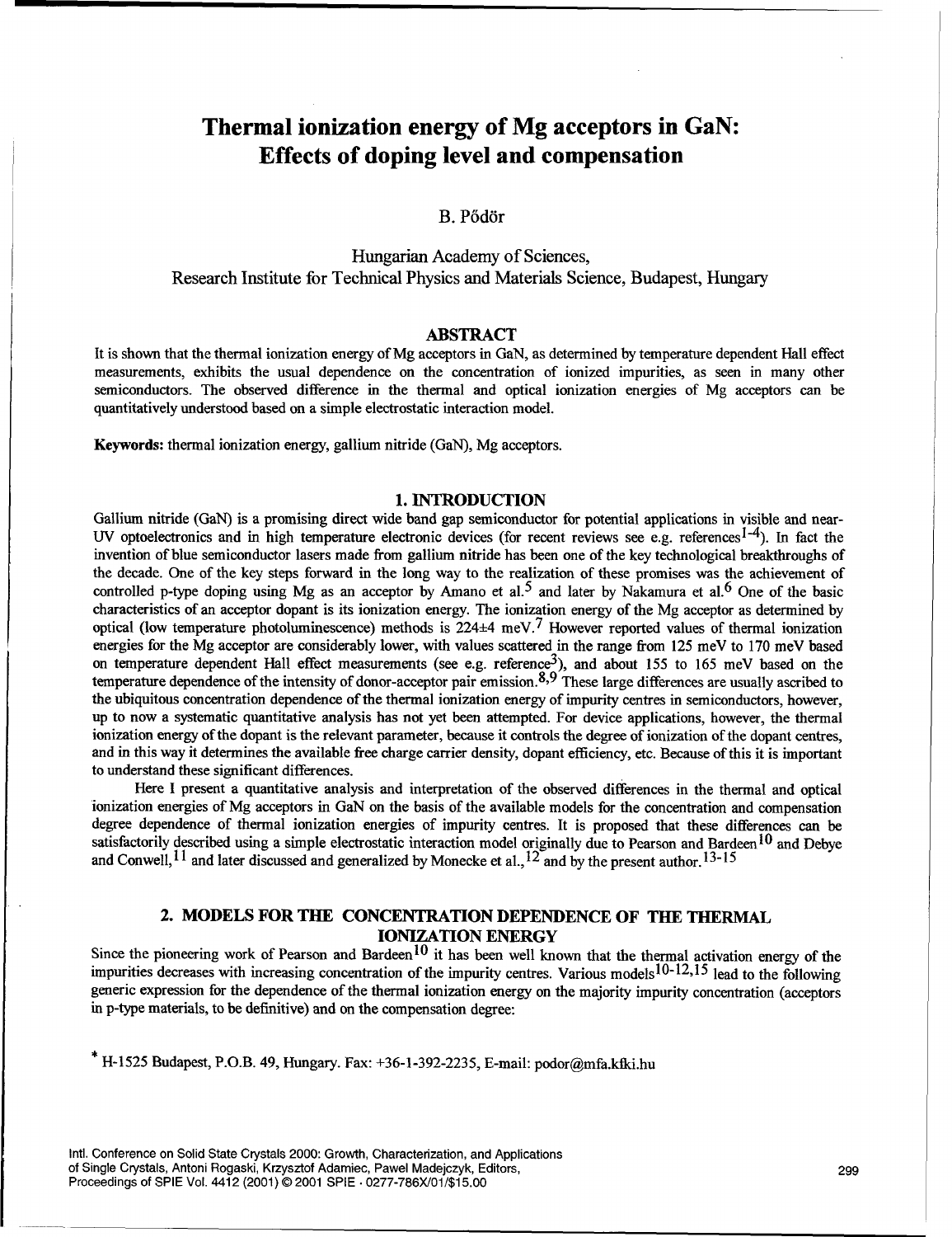$$
E_{A} = E_{A}(N_{A}, K) = E_{A0} - f(K) \frac{e^{2}}{4\pi \epsilon_{r} \epsilon_{0}} N_{A}^{1/3}
$$
 (1)

here  $E_{AO}$  is the ionization energy of acceptors at infinite dilution, N<sub>A</sub> is the acceptor concentration, K is the compensation degree  $(K = N_D/N_A)$ ,  $\epsilon_0$  is the dielectric permittivity of the vacuum, and  $\epsilon_r$  is the static dielectric constant of the host semiconductor.  $f(K)$  is a (dimensionless) function, the exact form of which depends on the details of the concrete mechanism leading to the reduction of the thermal ionization energy.  $E_{A_0}$  can be identified with the optical ionization energy as determined e. g. from PL measurements.

Several theoretical models are supporting the form of the dependence of  $E_A$  on various parameters especially on N<sub>A</sub> and K as given by Eq. (1). These include among others the model based on the concept of electrostatic interaction between the free carriers and the oppositely charged impurity centres originally proposed by Pearson and Bardeen<sup>10</sup> and modified by Debye and Conwell,  $1^{\dagger}$  a similar model incorporating also the effects of the relaxation of the distribution of carriers on the impurity centres due to Monecke et al.,  $^{12}$  and another model based on the concept of random potential fluctuations and quantum overlap effects changing the energy spectrum of impurities, proposed by Lien and Shklovskii<sup>16</sup> (see also references<sup>17,18</sup>). All lead to Eq. (1) but with different functional forms of  $f(K)$ . Notably, according to Pearson and Bardeen<sup>10</sup> f(K) = 1, according to Debye and Conwell<sup>11</sup> f(K) = 1.646(4 $\pi$ /3)<sup>1/3</sup> = 2.6533K<sup>1/3</sup>, according to Monecke et al. <sup>12</sup> f(K) =  $\Gamma(2/3)(4\pi/3)^{1/3}$  = 2.1828K<sup>1/3</sup>, and according to Lien and Shklovskii<sup>16</sup> f(K) is a more complicated function with the value of 1 at  $K = 0$ , the value increasing slowly up to about 1.4 for  $K = 0.4 - 0.6$ , and dropping more sharply for K  $> 0.8$ , and even changing sign above  $K = 0.93$ .

#### **3. ANALYSIS** OF **TLE** HALL **DATA ON** p-GaN:Mg **AND DISCUSSION**

Using the Hall data for GaN:Mg collected from references<sup>19-28</sup> I calculated  $f(K)_{\text{exn}}$  i.e. the "experimental" values of the function in Eq. (1) for various samples. In order to have a meaningful comparison the hole concentration versus reciprocal temperature curves were reanalyzed using the standard partially compensated single acceptor model:

$$
\frac{p(p + N_D)}{N_A - N_A - p} = \frac{1}{\beta} N_V \exp(-\frac{E_A}{kT})
$$
 (2)

with  $N_v = 4.829 \times 10^{15} (m^*/m_o)^{3/2} T^{3/2}$ . The adjustable parameters were the acceptor concentration N<sub>A</sub>, the donor concentration N<sub>D</sub>, and the thermal ionization energy of the acceptors  $E_A$ . The values used for the constants were as follows: for the impurity level spin degeneracy *B,* a value of 4 was chosen, and the density-of-states effective mass of holes in the valence band was assumed to be m<sup> $m_{\Omega} = 0.8$ .</sup>



Fig. **1.** Theoretical and "experimental" curves of the function f(K) versus K. Data collected and reanalyzed from the literature.  $19-27$  Theoretical curves: A - according to Debye and Conwell,  $11$  B - according to Monecke et al.,  $12$  C. according to Lien and Shklovskii. <sup>16</sup>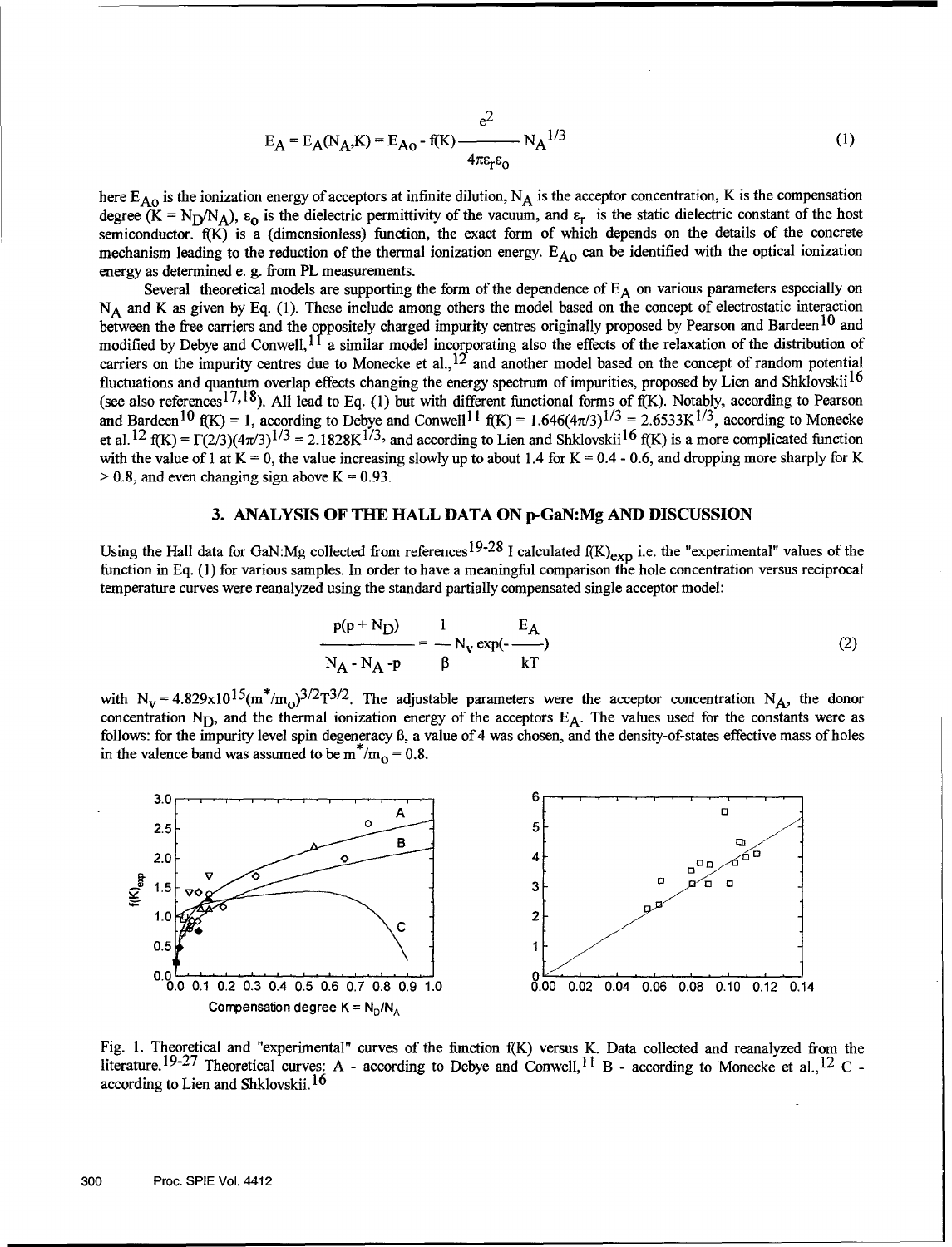Fig. 2. Plot of the values of  $\alpha$  versus the reciprocal dielectric constant for various semiconductors. The straight line corresponds to  $\alpha \epsilon_r = 38.2 \times 10^{-5}$  meVcm. Data and plot from Pődör, <sup>13,14</sup> the GaN datum point is the present result.

The results obtained for f(K) versus K are presented in Fig. 1 together with the theoretical curves for the models of Debye and Conwell, <sup>11</sup> Monecke at al., <sup>12</sup> and Lien and Shklovskii.<sup>16</sup> In evaluating f(K) from Eq. (1) the acceptor ionization energy at infinite dilution was taken as  $E_{A0} = 224$  meV, and the relative dielectric constant as  $\varepsilon_r = 9.6$ . Notwithstanding the relatively big scatter, the data follow a common trend, i. e. the values of  $f(K)_{exp}$  deduced from the Hall curves reported in the literature increase monotonously with increasing K, and the actual values of the function  $f(K)_{\text{exn}}$  seem to be somewhat better described by the model due to Debye and Conwell  $^{11}$  than by the model of Monecke et al., <sup>13</sup> without any fitting parameter. It is to be noted that in the limit of  $K = 0$  the deduced values of  $f(K)_{exp}$  tend to zero. The theoretical curve based on the model of Lien and Shklovskii<sup>16</sup> is clearly at variance with the data analysed here. In the range of intermediate compensation (K =  $0.3$  to 0.6) the values of  $f(K)_{\text{exp}}$  lie significantly higher than the curve corresponding to this model, and at high compensation degrees this difference reaches a factor of 2 to 3. Similar behaviour of the function  $f(K)$  in various semiconductor-impurity systems has already been noted by Zabrodskii and Timofeev<sup>18</sup> and by the present author  $15$  too.

If we suppose the a *priori* applicability of the electrostatic interaction model of Debye and Conwell to the experimental data, as the validity of this assumption is being corroborated by the results of analysis of a great amount of data,<sup>10-14</sup> then using the relationship  $N_D = KN_A$  Eq. (1) can be rewritten as

$$
E_{A} = E_{A0} - 2.6533 \frac{e^{2}}{4\pi\epsilon_{r}\epsilon_{0}} N_{D}^{1/3} = E_{A0} - \alpha N_{D}^{1/3}
$$
(3)

with a theoretical value of  $\alpha = 38.2 \times 10^{-5}/\epsilon_r$  (meVcm). Using the model of Monecke et al.<sup>12</sup> the constant would be  $\alpha$  $31.4x10^{-5}/\varepsilon_r$  (meVcm).



Fig. 3. Plot of the thermal activation energy of Mg acceptors in GaN versus the cubic root of the compensating impurity (donor) concentration. **Up** triangles, solid circles, down triangles, squares, circles, solid squares - data from the literature.  $19,21,22,26,27,28$  The straight line represents the least-squares fit to the data.

Fig.4. Acceptor activation energies deduced using a model incorporating the dependence of the activation energy on the concentration of ionized acceptors:  $N_{Ai} = N_D + p$ . Triangles - data from Nakayama et al., <sup>21</sup> squares - data from Götz et al.,<sup>23</sup> reanalyzed with  $E_{AO} = 224$  meV.

This model suggests that the value of  $\alpha$  for various impurities in the same semiconductor host should be equal, and the values of  $\alpha$  for different semiconductors should scale with the reciprocal of the dielectric constants. An analysis of the available large amount of data for group IV, III-V, II-VI and II-IV-V<sub>2</sub> semiconductors confirms this statement.<sup>13,14</sup> Fig. 2, after <sup>13,14</sup> summarizes these results. Empirically it was found that  $\alpha = (40\pm 5) \times 10^{-5}/\epsilon_r$  meVcm, which corresponds to the theoretical value for the model of Debye and Conwell.<sup>11</sup> Fig. 3. presents the data for GaN:Mg plotted according to Eq.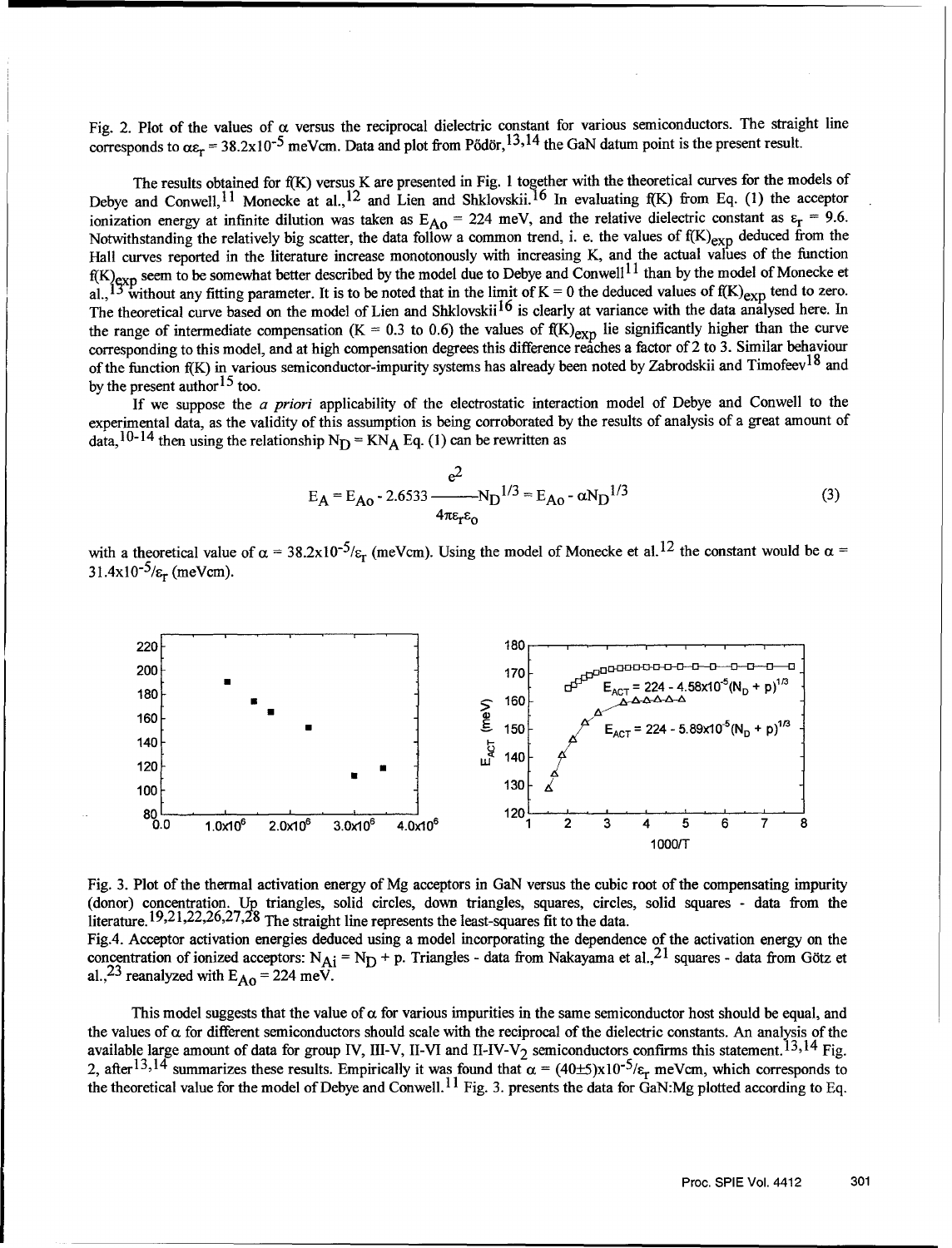(2). Least-squares fit yields  $E_A = (217 \pm 8) - (3.14 \pm 0.40)x10^{-5}N_D^{1/3}$  (energy in meV, concentration in cm<sup>-3</sup>). The energy intercept agrees within error with the optical ionization energy, the fitted value of the slope  $\alpha$  however, as can be seen in Fig. 2, is lower than the theoretical value for the model of Debye and Conwell, <sup>11</sup> and is close to that expected for the model of Monecke et al.<sup>12</sup> However, if the fit is performed with a fixed intercept  $E_{A0} = 224$  meV, a greater value of  $\alpha$ is obtained, which is close to the value expected on the basis of the model of Debye and Conwell. **1I**

The usual interpretation attached to Eq. (3) is that the thermal ionization energy decreases linearly with the cubic root of the ionized acceptor (majority impurities in p-type material) concentration because, at least at low temperatures where p <<N<sub>A</sub>, N<sub>D</sub>, N<sub>Ai</sub>  $\approx$  N<sub>D</sub>. However, in general N<sub>Ai</sub> = N<sub>D</sub> + p<sub>2</sub> therefore in the strict sense of the electrostatic interaction models (like of Debye and Conwell<sup>11</sup> and of Monecke et al.<sup>12</sup>) in Eq. (3) N<sub>Ai</sub> = N<sub>D</sub> + p should figure instead of  $N_D$ . <sup>29</sup> With this refinement instead of Eq. (3) we have

$$
E_A = E_{A0} - \alpha N_{Ai}^{1/3} = E_{A0} - \alpha (N_D + p)^{1/3}
$$
 (4)

implying that the "effective" thermal ionization energy itself depends on the temperature through the temperature dependence of the carrier concentration p. Typical results of Hall curve fits, taking into account the implicit temperature dependence of the thermal activation energy as given by Eq. (4), are presented in Fig. 4. In these fits  $E_{A0}$  =224 meV, a constant, was assumed. As might be expected from Eq. (4), the fitted activation energies exhibit a substantial decrease at higher temperatures, and concomitantly and somewhat surprisingly, the fitted values of the constant  $\alpha$  are 20-40 per cent higher than those obtained from the conventional analysis, and also from the electrostatic interaction model.<sup>11</sup>

#### 4. **CONCLUSIONS**

The observed differences in the thermal and optical ionization energies of Mg acceptors in GaN were analyzed on the basis of the available models for the concentration and compensation degree dependence of thermal ionization energies of impurity centres. It was established that these differences can be satisfactorily described using a simple electrostatic interaction model originally due to Pearson and Bardeen and Debye and Conwell.

#### **ACKNOWLEDGEMENTS**

This work was supported from grant No. 030395 from the Hungarian National Research Fund (OTKA).

#### **REFERENCES**

- 1. **S.** Strite and H. Morkoc, "GaN, **AIN,** and InN: a review," *J. Vac. Sci. Technol. B* **10,** pp. 1237-1266, 1992.
- 2. S. Strite, M. E. Lin and H. Morkoc, "Progess and prospects for GaN and the III-V nitride semiconductors," *Thin Solid Films* 231, pp. 197-210, 1993.
- 3. J. W. Orton and C. T. Foxon, "Group Ill-nitride semiconductors for short wavelength light emitting diodes," *Rep. Prog. Phys.* **61,** pp. 1-75, 1998.
- 4. S. J. Pearton, J. C. Zolper, R. J. Shul and F. Ren, "GaN: Processing, defetcs, and devices," *J. Appl. Phys.* 86, pp. 1-78, 1999.
- 5. H. Amano, H. Kito, K. Hiramitsu and I. Akasaki, "P-type conduction in Mg-doped GaN treated with low-energy elecrtron beam irradiation," *Jpn. J Appl. Phys.* 28, L2112-L2114, 1989.
- 6. **S.** Nakamura, T. Mukai, M. Senoh and N. Iwasa, "Thermal annealing effects on p-type Mg-doped GaN films," *Jpn. J Appl. Phys.* **31,** pp. L139-L142, 1992.
- 7. M. A. L. Johnson, Zh. Yu, C. Boney, W. C. Hughes, J. W. Cook, J. F. Schetzina, H. Zhao, B. J. *llI-VNitrides, Materials Research Society Symposium Proceedings,* edited by F. A. Ponce, T. D. Moustakas, I. Akasaki and B. A. Monemar, Vol. 449, pp. 215-220, MRS, Pittsburgh, 1997.
- 8. I. Akasaki, H. Amano, M. Kito and K. Hiramitsu, "Photoluminescence of Mg-doped p-type GaN and electroluminescence of GaN p-n junction LED," J. Lumin. 48/49, pp. 666-670, 1991.
- 9. I. Akasaki and H Amano, "MOVPE growth of high quality  $Al_XGa_{1-x}N/Ga_YIn_{1-y}N$  heterostructures for short wavelength light emitter," in *Materials Research Society Symposium Proceedings,* Vol. 339, pp. 443-451, MRS, Pittsburgh, 1994.